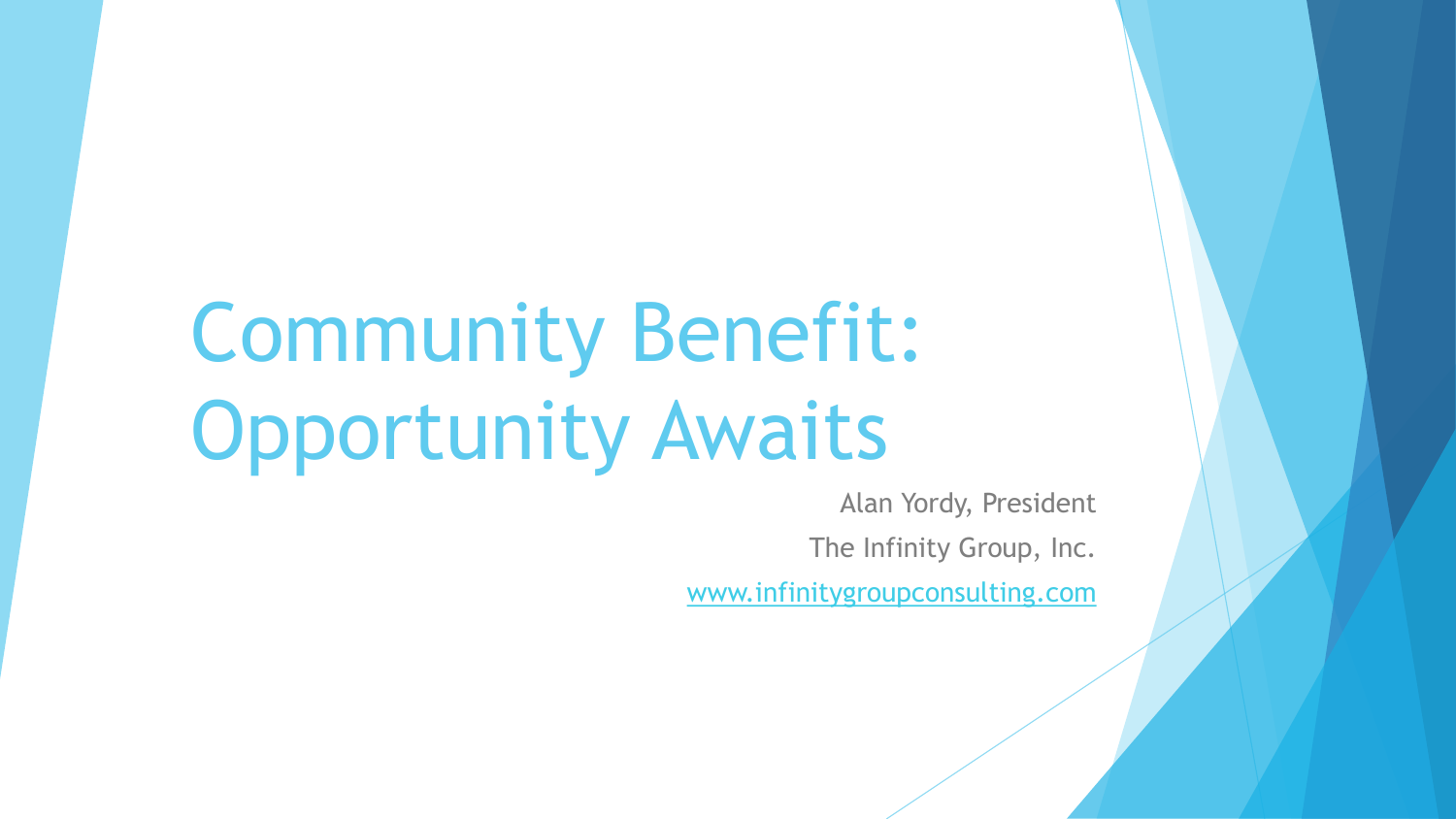#### Determinants of Health

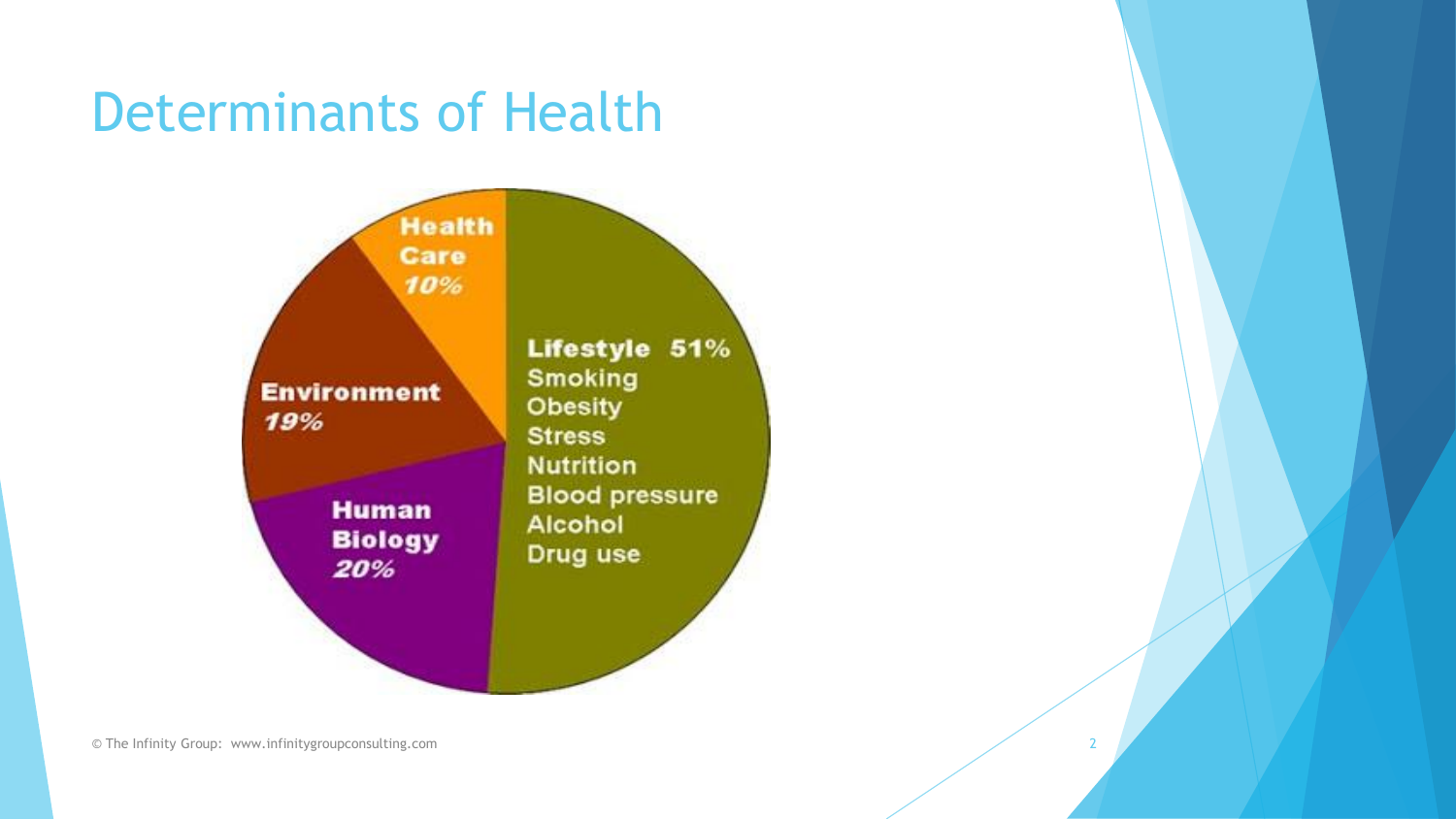# Social Determinants

| <b>ACE Category</b>                             | Women                   | Men                     | <b>Total</b>         |             |
|-------------------------------------------------|-------------------------|-------------------------|----------------------|-------------|
|                                                 | Percent ( $N = 9,367$ ) | Percent ( $N = 7,970$ ) | Percent (N = 17,337) |             |
| <b>ABUSE</b>                                    |                         |                         |                      |             |
| <b>Emotional Abuse</b>                          | 13.1%                   | 7.6%                    | 10.6%                |             |
| <b>Physical Abuse</b>                           | 27%                     | 29.9%                   | 28.3%                |             |
| <b>Sexual Abuse</b>                             | 24.7%                   | 16%                     | 20.7%                |             |
| HOUSEHOLD CHALLENGES                            |                         |                         |                      |             |
| <b>Mother Treated Violently</b>                 | 13.7%                   | 11.5%                   | 12.7%                |             |
| Household Substance Abuse                       | 29.5%                   | 23.8%                   | 26.9%                |             |
| <b>Household Mental Illness</b>                 | 23.3%                   | 14.8%                   | 19.4%                |             |
| <b>Parental Separation or</b><br><b>Divorce</b> | 24.5%                   | 21.8%                   | 23.3%                |             |
| <b>Incarcerated Household</b><br>Member         | 5.2%                    | 4.1%                    | 4.7%                 |             |
| <b>NEGLECT</b>                                  |                         |                         |                      | Source: CDC |
| <b>Emotional Neglect<sup>3</sup></b>            | 16.7%                   | 12.4%                   | 14.8%                |             |
| Physical Neglect <sup>3</sup>                   | 9.2%                    | 10.7%                   | 9.9%                 |             |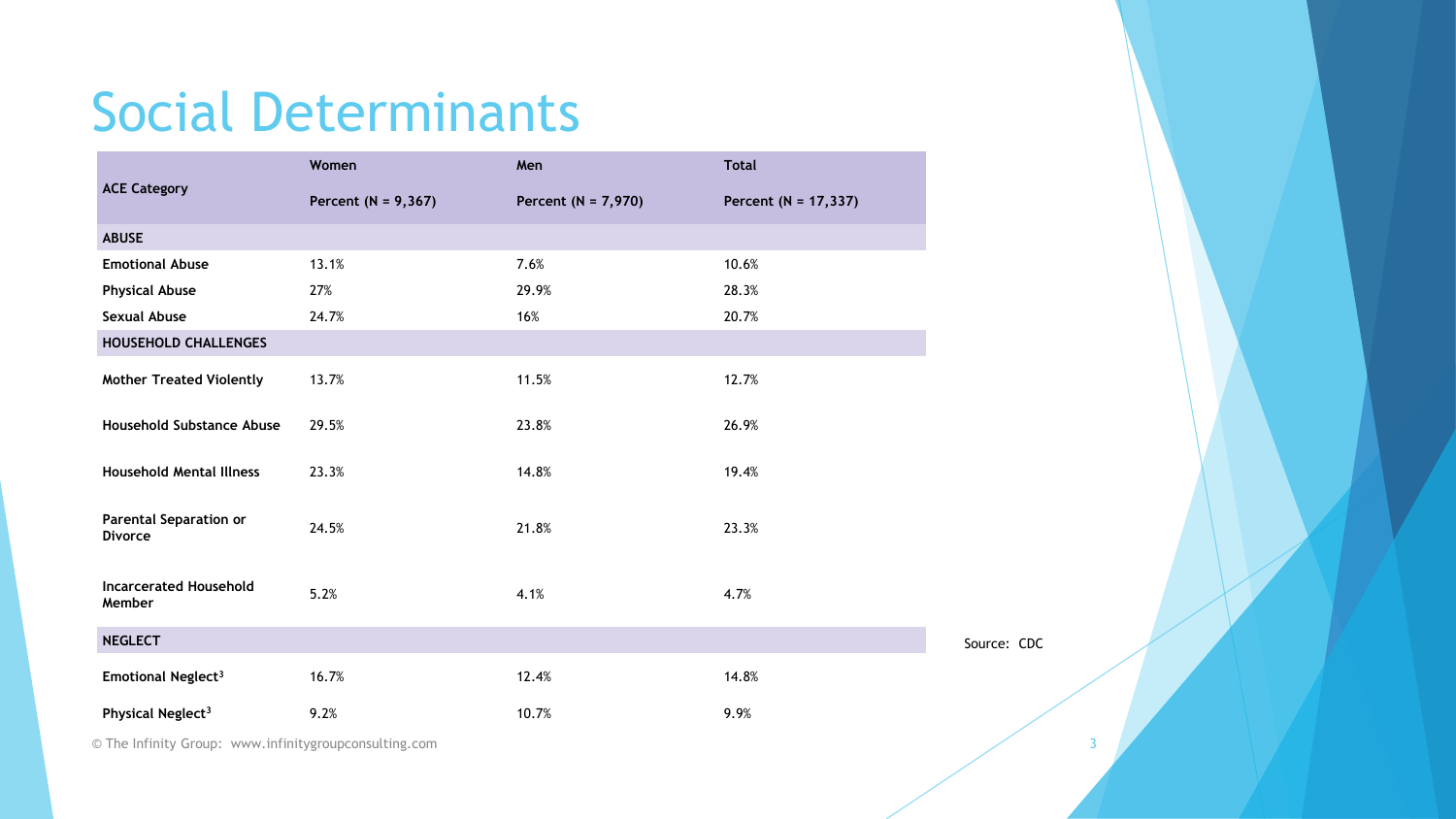#### Components of Oregon Hospital Community Benefit Reporting Requirements

- Charity Care
- Community Health Improvement Services
- Research
- Health Professions' Education
- Subsidized Health Services
- Cash and In-Kind Contributions
- Community Building Activities
- Medicaid Services
- Medicare Services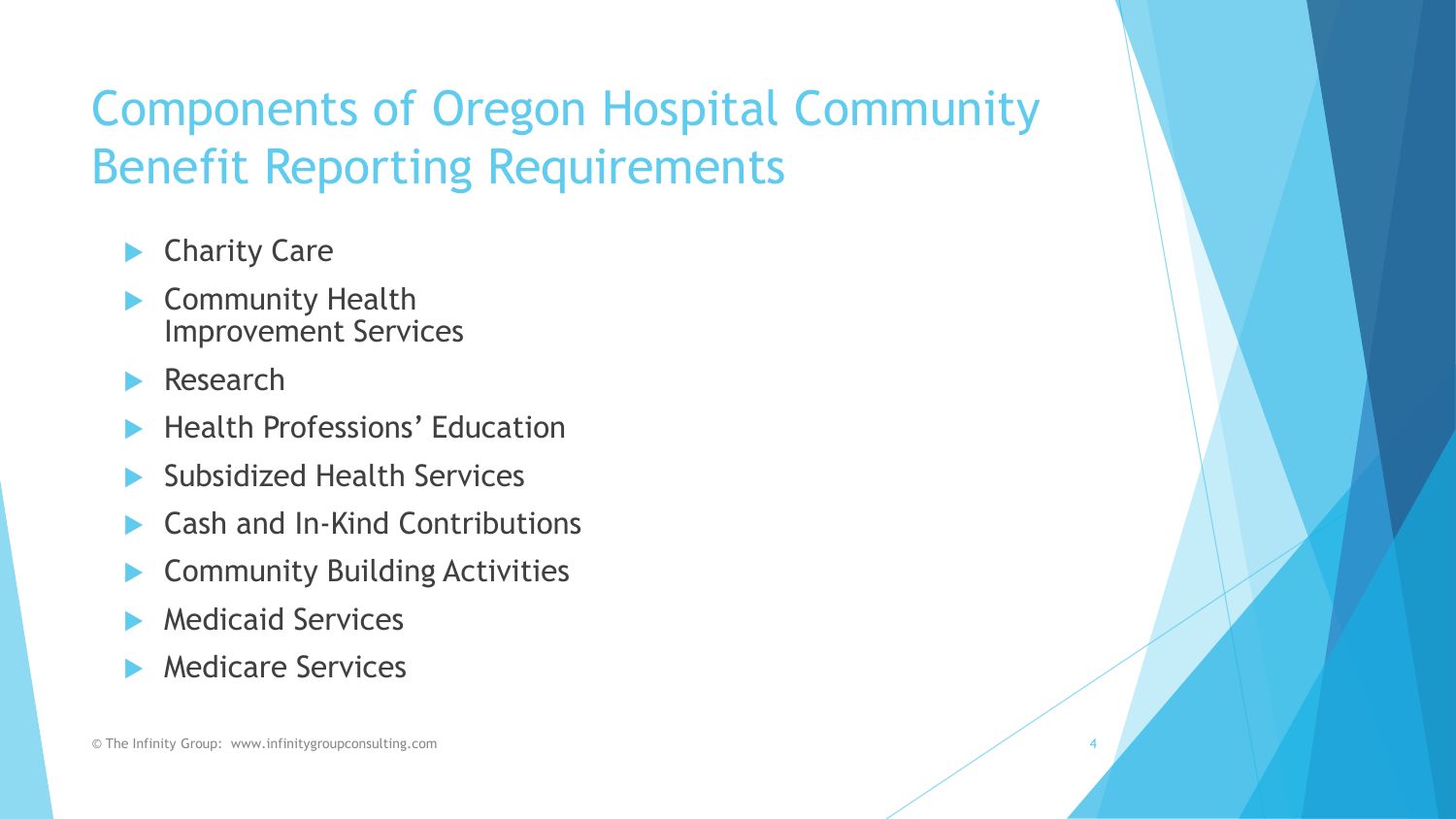# Analysis of Oregon Hospital Community Benefit

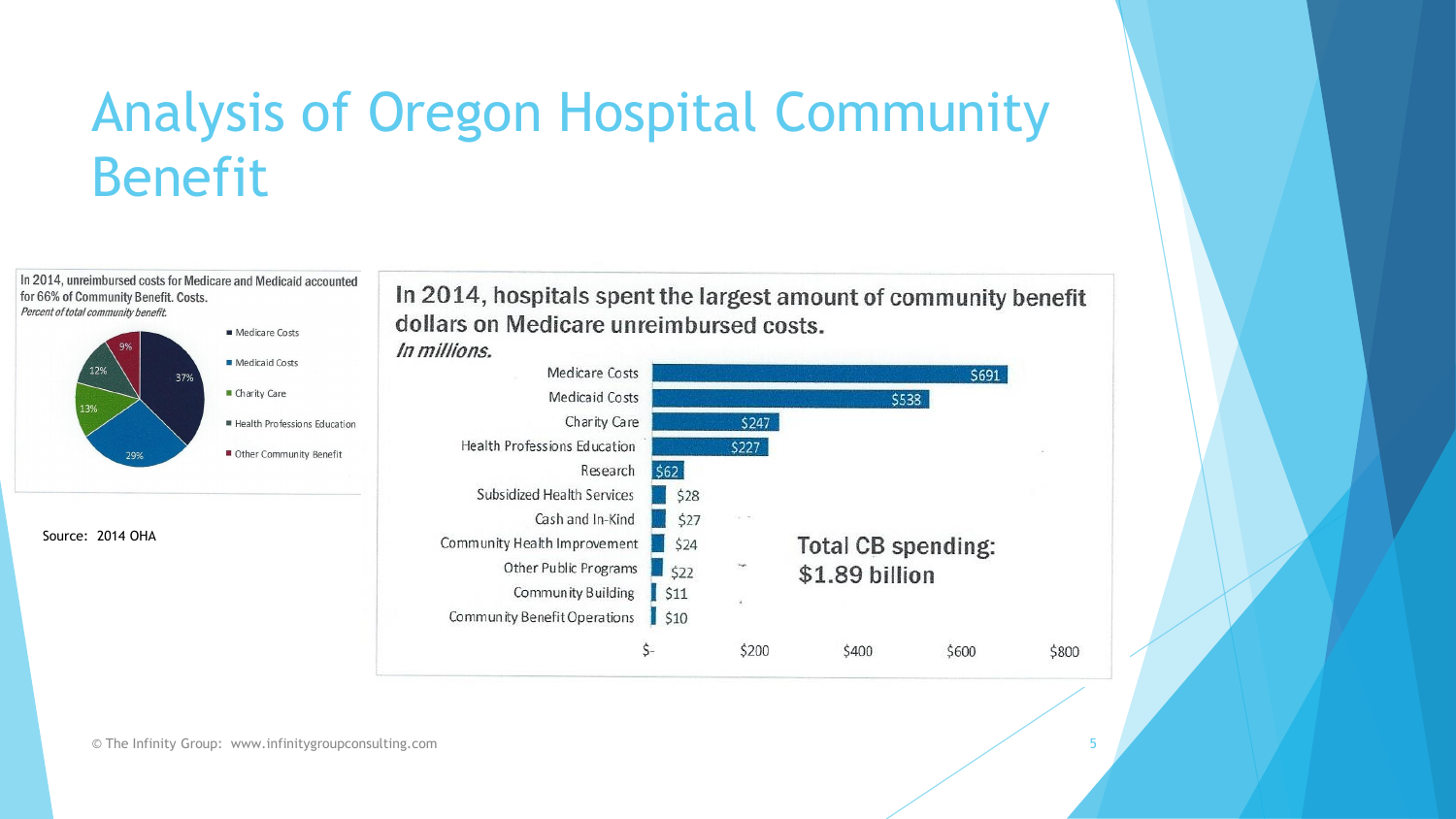# Community Benefit Analysis

Statewide total community benefit costs did not change significantly from 2013 to 2014. **\$2.04** In billions. \$1.89 \$1.89 \$1.78  $$1.61$ \$1.48 2010 2011 2012 2013 2014

Source: 2014 OHA

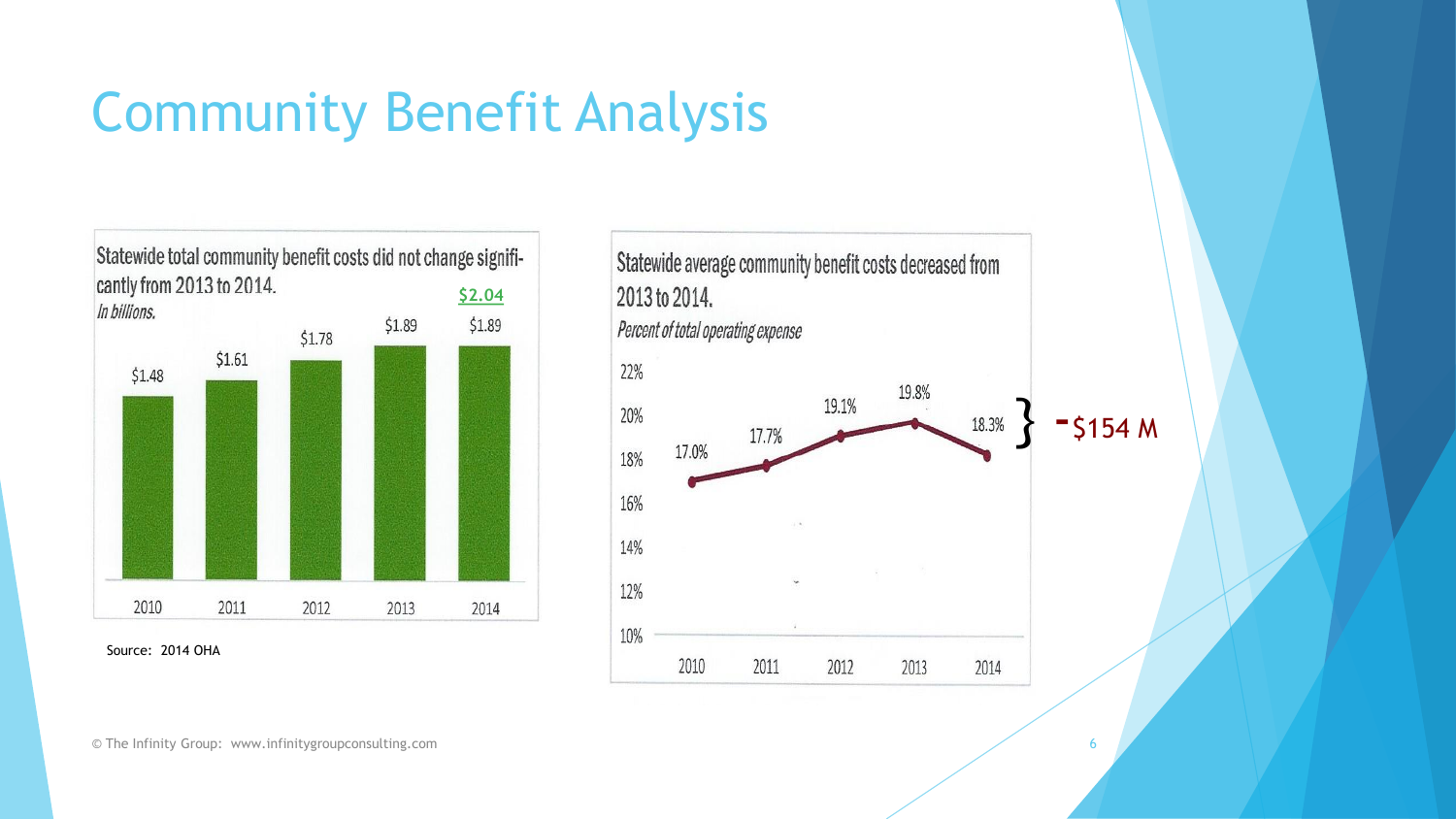#### Uncompensated Care





Source: Databank, 2014 OHA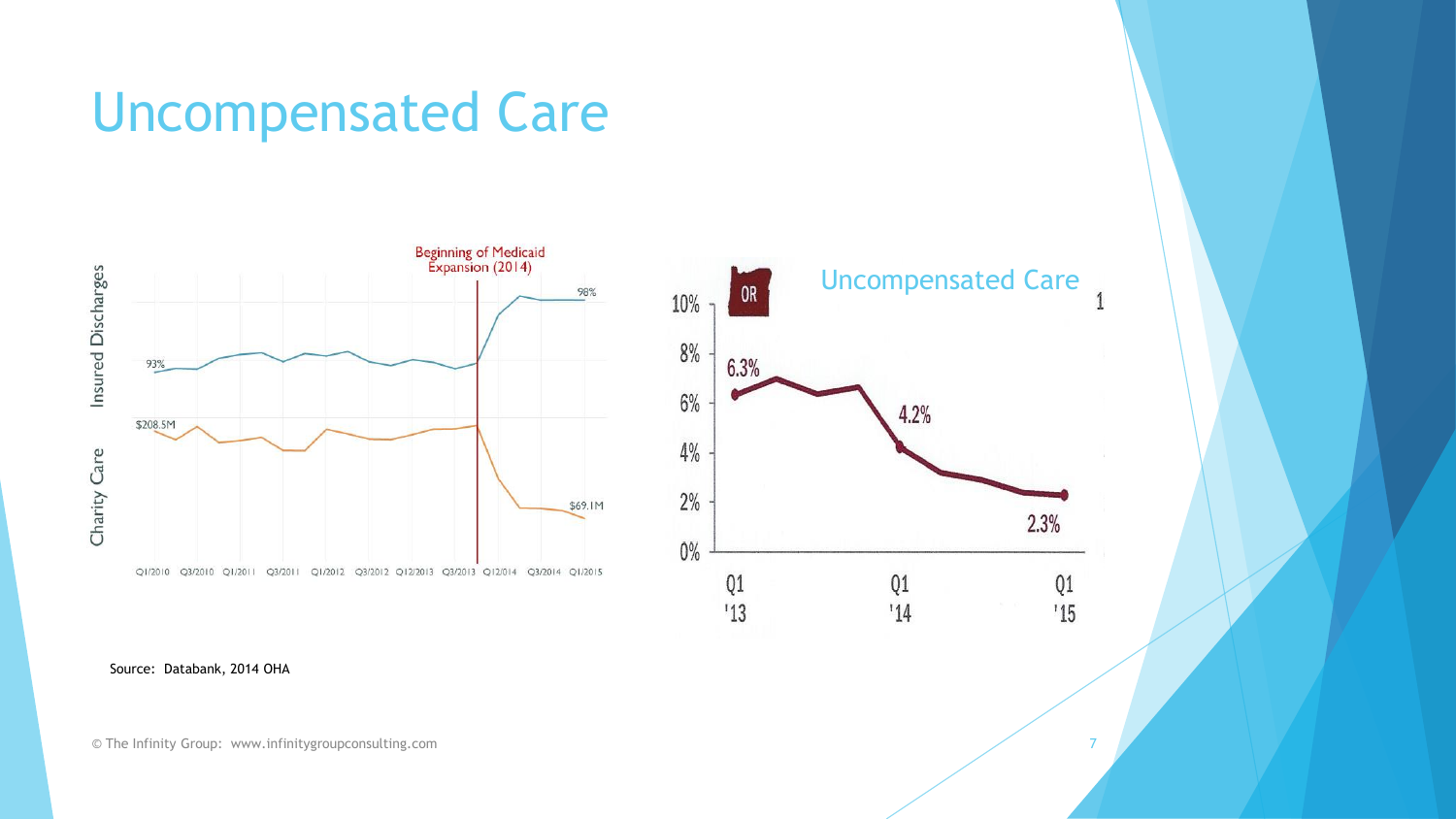## Profit Profile/Uncertainty